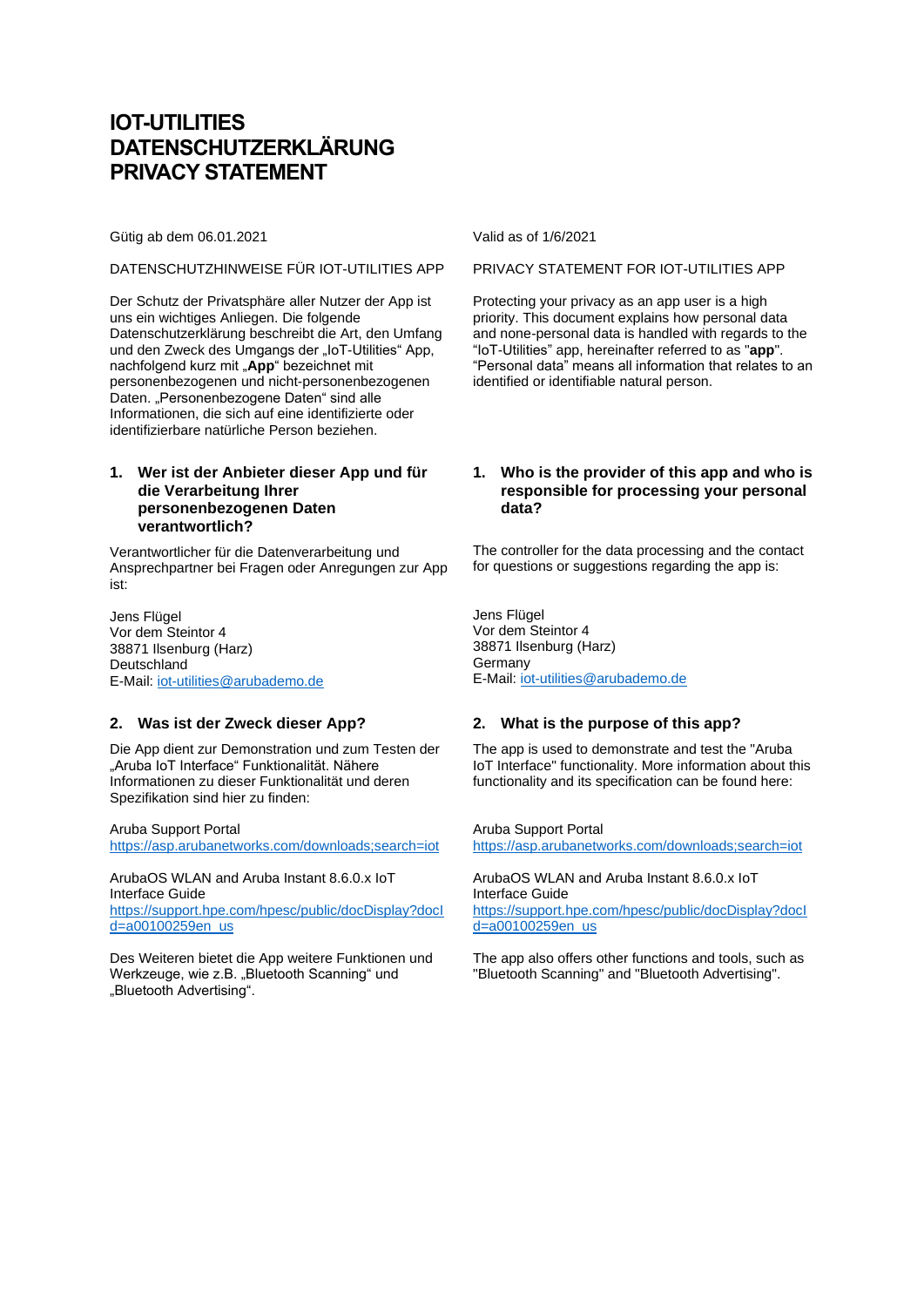## **3. Welche Funktionen bietet diese App?**

#### • IoT-Server

Die App stellt eine IoT-Server Funktion zur Verfügung, welche Verbindungen von Aruba Controllern und Aruba Instant Access Points über das Aruba IoT Interface Protokoll entgegennimmt. Der IoT-Server erlaubt nur (TLS / SSL) verschlüsselte Verbindungen, welche per statischem Access Token oder Benutzername und Passwort autorisiert bzw. authentifiziert werden. Das hierfür notwendige SSL-Serverzertifikat kann in die App importiert oder ein selbst-signiertes Zertifikat generiert werden. Der IoT-Server stellt zusätzlich ein Web Dashboard über eine (TLS / SSL) verschlüsselte Verbindung unter der URL "https://[Smartphone IP-Adresse]:[Port]/dashboard" zur Verfügung. Der Zugriff auf das Dashboard ist über ein in den App Einstellungen zu vergebene Benutzername/Passwort Kombination abgesichert.

• Bluetooth Scanning

Diese Funktion der App zeigt alle Bluetooth Low Energy (BLE) Geräte in der Umgebung des Smartphones in Form einer Liste an, hierfür wird ein Bluetooth fähiges Smartphone benötigt. Nähere Informationen zu den erfassten BLE Geräten werden in einer Details-Ansicht zusammengefasst dargestellt.

• Bluetooth Advertising

Mit dieser Funktion arbeitet das Smartphone als Bluetooth Sender. Hierbei können verschiedene Bluetooth Pakete, sogenannte Advertisement, sowohl erstellt als auch gesendet werden. Es stehen unterschiedliche Bluetooth Protokolle, z.B. iBeacon oder Eddystone zur Erstellung von Advertisements zur Verfügung.

#### **4. Was ist der Zweck und die Rechtsgrundlage der Datenverarbeitung (Art. 6 DSGVO)?**

Die Datenverarbeitung erfolgt für folgende Zwecke und auf folgender Rechtsgrundlage:

- Ausschließlich zur Bereitstellung der App und deren Funktionalitäten im dafür erforderlichen Umfang (Art. 6 Abs. 1 b) DSGVO). Personenbezogene Daten werden grundsätzlich gelöscht, sobald eine weitere Verarbeitung für Zwecke der Vertragsdurchführung jeweils nicht mehr erforderlich ist.
- Soweit eine Einwilligung zur Datenverarbeitung in dem in dieser Datenschutzvereinbarung genannten Umfang gegeben wurde (Art. 6 Abs. 1 a) DSGVO).

Die Einwilligung zur Datenverarbeitung kann beim ersten Start der App gegeben werden. Ohne Einwilligung kann die App nicht genutzt werden. Einwilligungen sind stets freiwillig und können jederzeit frei widerrufen werden. Um die Einwilligung zu

#### **3. What functions does this app offer?**

#### loT-Server

The app provides an IoT-server function that accepts connections from Aruba controllers and Aruba Instant access points via the Aruba IoT interface protocol. The IoT-server only allows (TLS/SSL) encrypted connections, which are authorized or authenticated via static access tokens or username and password. The required SSL server certificate can be imported into the app or a self-signed certificate can be generated. The IoT-server also provides a web dashboard via a (TLS/SSL) encrypted connection under the URL "https: //[smartphone IP address]:[port]/dashboard". Access to the dashboard is secured using a username/password combination assigned in the app settings.

#### • Bluetooth Scanning

This function of the app shows all Bluetooth Low Energy (BLE) devices in range of the smartphone in a list. A Bluetooth-enabled smartphone is required for this capability. Detailed information about the recorded BLE devices are also available.

#### • Bluetooth Advertising

With this function, the smartphone works as a Bluetooth transmitter. Various Bluetooth packages, socalled advertisements, can be created and sent. There are different Bluetooth protocols, e.g. iBeacon or Eddystone available.

#### **4. What is the purpose and the legal basis for the data collection and processing (Art. 6 GDPR)?**

The data processing takes place for the following purposes and on the following legal basis:

- Exclusively for the provision of the app and its functionalities to the extent required for this (Art. 6 Para. 1 b) GDPR). Personal data are generally deleted as soon as further processing is no longer necessary for the purposes of contract implementation.
- If consent has been given for data processing to the extent specified in this privacy statement (Art. 6 Para. 1 a) GDPR).

Consent to data processing can be given when the app is started for the first time. The app cannot be used without consent. Consents are always voluntary and can be freely revoked at any time. To revoke the consent the app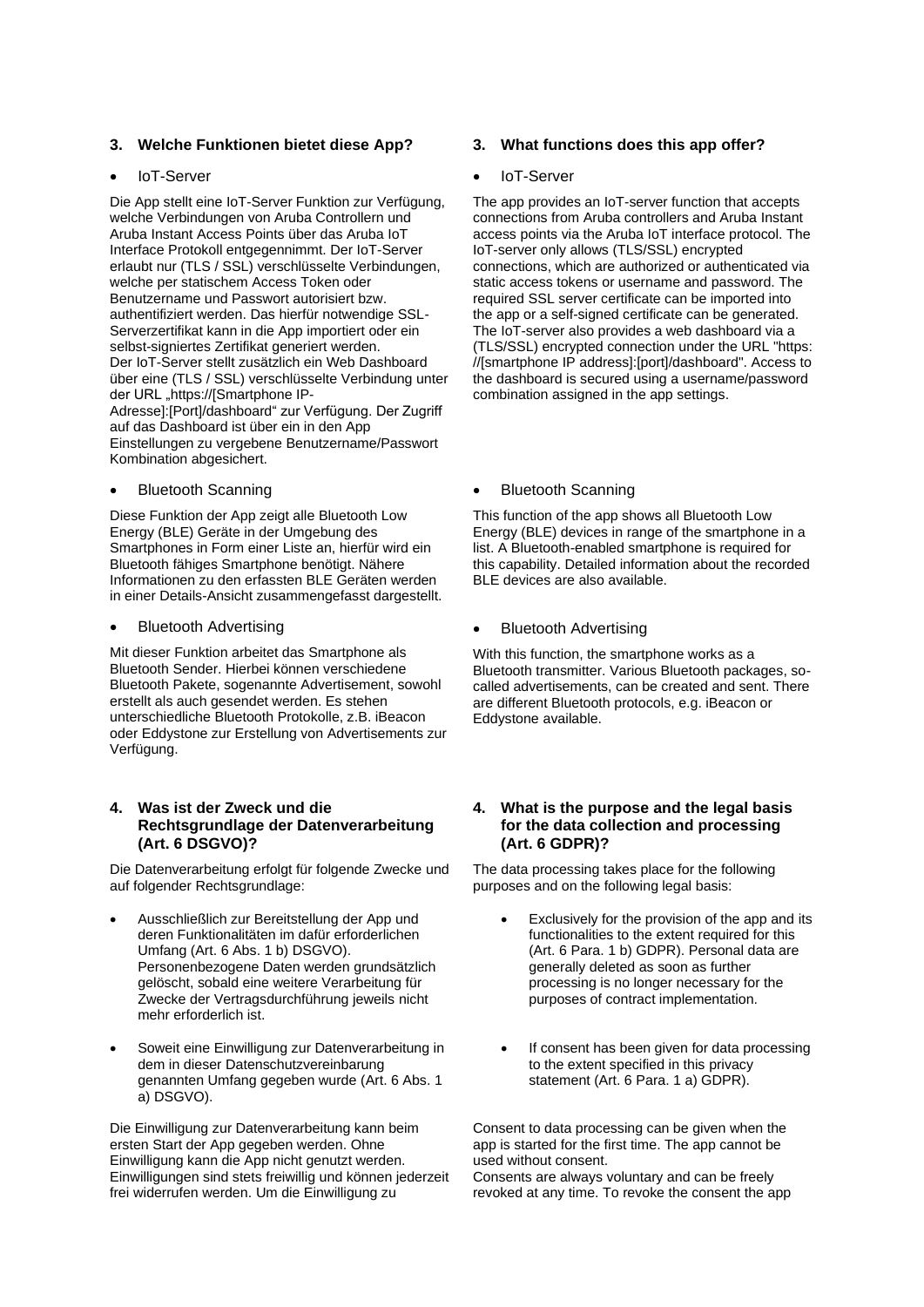wiederrufen muss die App deinstalliert werden bzw. die App Daten gelöscht werden unter:

Android:

Einstellungen -> Apps -> IoT-Utilities -> Deinstallieren

Einstellungen -> Apps -> IoT-Utilities -> Speicher -> Daten löschen

Ein Widerruf lässt die Rechtmäßigkeit der bis zum Widerruf auf Grundlage der Einwilligung erfolgten Datenverarbeitung unberührt.

## **5. Welche Berechtigungen benötigt diese App?**

Diese App benötigt Berechtigungen zum Zugriff auf Funktionen und Daten auf dem Smartphone zur Bereitstellung seiner Funktionen, welche bei der Installation der App erteilt werden müssen. Falls diese Berechtigungen nicht erteilt werden stehen bestimmte Funktionen nicht zur Verfügung bzw. kann die App nicht verwendet werden.

App Berechtigungen werden je nach Betriebssystem teilweise automatisch erteilt oder müssen bei potenziell gefährlichen Zugriffen z.B. auf sensible Daten wie Positionsdaten vom Benutzer explizit erteilt werden. Insbesondere nutzt die App Daten, die eingeben werden und, sofern diese freigeben werden, Daten, die auf dem Gerät vorhanden sind oder durch Nutzung von Gerätefunktionen generiert werden.

Folgende Berechtigungen werden bei der Installation bzw. beim ersten Start von der App benötigt und angefordert:

**Standort** 

Android Berechtigungen (Benutzerabfrage): [android.permission.access\_coarse\_location] [android.permission.access\_fine\_location]

Diese App benötigt Zugriff auf die Standortfunktion des Gerätes. Diese Berechtigung wird benötigt, um auf die Bluetooth Low Energy (BLE) Schnittstelle des Smartphones zuzugreifen. Hierbei werden keinerlei Standortinformationen durch die App abgerufen oder gespeichert.

• Speicher (Lesen/Schreiben)

Android Berechtigungen (Benutzerabfrage): [android.permission.write\_external\_storage] [android.permission.read\_external\_storage]

Die App benötigt lesenden und schreibenden Zugriff auf den Externen Speicher Ihres Smartphones, um temporäre Dateien für verschiedene Funktionen, sowie Konfigurationsdateien speichern zu können.

**Bluetooth** 

Android Berechtigungen (automatisch erteilt): [android.hardware.bluetooth le] [android.permission.bluetooth] [android.permission.bluetooth\_admin]

Diese App benötigt Zugriff auf das Bluetooth-System des Smartphones, um die Funktionen "Bluetooth

have to be uninstalled or the app data being deleted under:

## Android:

Settings -> Apps -> IoT Utilities -> Uninstall

Settings -> Apps -> IoT Utilities -> Storage -> Erase data

A revocation does not affect the legality of the data processing carried out based on the consent until the revocation.

## **5. Which permissions does this app need?**

This app requires permissions to access functions and data on the smartphone to provide its functions, which must be granted when the app is installed. If these permissions are not granted, certain functions are not available, or the app cannot be used at all. Depending on the operating system, app permissions are partially granted automatically or, in the event of potentially dangerous access, e.g. to sensitive data such as position data are explicitly given by the user. In particular, the app uses data that is entered and, if permitted, data that is available on the device or that is generated by using device functions.

The following authorizations are required and requested when installing or starting the app for the first time:

**Location** 

Android permissions (user query): [android.permission.access\_coarse\_location] [android.permission.access\_fine\_location]

This app requires access to the location function of the device. This permission is required to access the Bluetooth Low Energy (BLE) interface of the smartphone. No location information is retrieved or saved by the app.

• Storage (read / write)

Android permissions (user query): [android.permission.write\_external\_storage] [android.permission.read\_external\_storage]

The app requires read and write access to the external memory of your smartphone in order to be able to save temporary files for various functions as well as configuration files.

**Bluetooth** 

Android permissions (granted automatically): [android.hardware.bluetooth\_le] [android.permission.bluetooth] [android.permission.bluetooth\_admin]

This app requires access to the smartphone's Bluetooth system in order to be able to provide the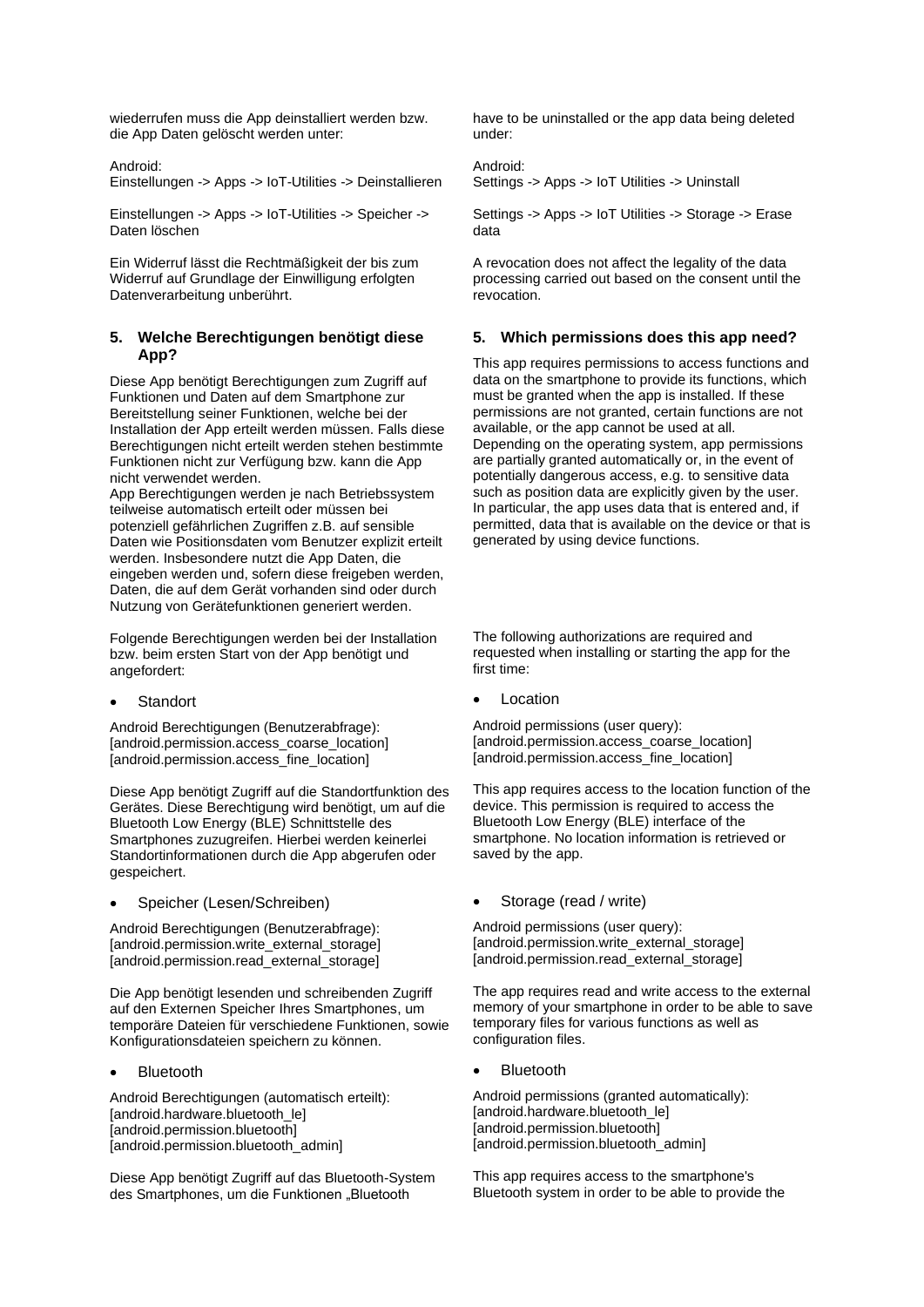Scanning" und "Bluetooth Advertising" zur Verfügung stellen zu können.

**Internet** 

Android Berechtigungen (automatisch erteilt): [android.permission.internet]

Diese App benötigt Zugriff auf die Internetverbindung des Gerätes, um die Funktion "IoT-Server" zur Verfügung stellen zu können und zum Herunterladen der BLE MAC Hersteller Liste aus dem Internet (optional).

• Wi-Fi- und Netzwerkinformationen

Android Berechtigungen (automatisch erteilt): [android.permission.access\_wifi\_state] [android.permission.access\_network\_state]

Diese App benötigt Zugriff auf die Netzwerkinformationen des Smartphones, um die Funktion "IoT-Server" zur Verfügung stellen zu können.

Die erteilten Berechtigungen können jederzeit in der App unter Einstellungen -> Berechtigungen oder in den Geräteeinstellungen eingesehen/erteilt/entzogen werden:

Android: Einstellungen -> Apps -> IoT-Utilities -> Berechtigungen

## **6. Wann und wie werden Benachrichtigungen verwendet?**

Die App informiert mit Benachrichtigungen über den Status der "Bluetooth Advertising" und "IoT-Server" Funktionen.

Die Benachrichtigungen können jederzeit unter:

Android: Einstellungen -> Apps -> IoT-Utilities -> Benachrichtigungen deaktiviert und auch wieder aktiviert werden.

## **7. Welche Daten werden durch die App erhoben, verarbeitet und gespeichert und zu welchem Zweck?**

Beim Herunterladen einer App werden erforderliche Informationen an den jeweiligen App Store übertragen, also insbesondere Nutzername, E-Mail-Adresse, Kundennummer beim App Store und die individuelle Gerätekennung. Auf diese Datenverarbeitung haben wir keinen Einfluss. Verantwortlich hierfür ist der Betreiber des jeweiligen App Stores.

Link zur Datenschutzrichtlinie der von der App verwendeten App Stores:

#### • [Google Play Services](https://www.google.com/policies/privacy/)

Die App selbst verzichtet auf die Verwendung personenbezogener Daten (Privacy by Design), es sei denn diese sind für die Funktion der App unerlässlich.

"Bluetooth scanning" and "Bluetooth advertising" functions.

• Internet

Android permissions (granted automatically): [android.permission.internet]

This app requires access to the device's Internet connection in order to be able to provide the "IoTserver" function and to download the BLE MAC manufacturer list from the Internet (optional).

• Wi-Fi and network information

Android permissions (granted automatically): [android.permission.access\_wifi\_state] [android.permission.access\_network\_state]

This app requires access to the network information of the smartphone in order to be able to provide the "IoT server" function.

The granted permissions can be viewed/granted/withdrawn at any time in the app under Settings -> Authorizations or in the device settings:

Android: Settings -> Apps -> IoT Utilities -> Permissions

## **6. When and how are push notifications used?**

The app uses push notification to show the status of the "Bluetooth Advertising" and "IoT-server" function.

The push notification may be deactivated and reactivated at any time at:

Android: System Settings: -> Apps -> IoT-Utilities -> App notifications

## **7. Which data is collected, processed and saved by the app and for what purpose?**

When downloading an app, the required information is transferred to the respective app store, in particular the username, email address, customer ID at the app store and the individual device ID. We have no influence on the collection and processing of this data. The operator of the respective app store is responsible for this.

Link to privacy policy of the app stores used by the app:

## **[Google Play Services](https://www.google.com/policies/privacy/)**

This app does not use personal data (privacy by design) unless these are essential for the app to function.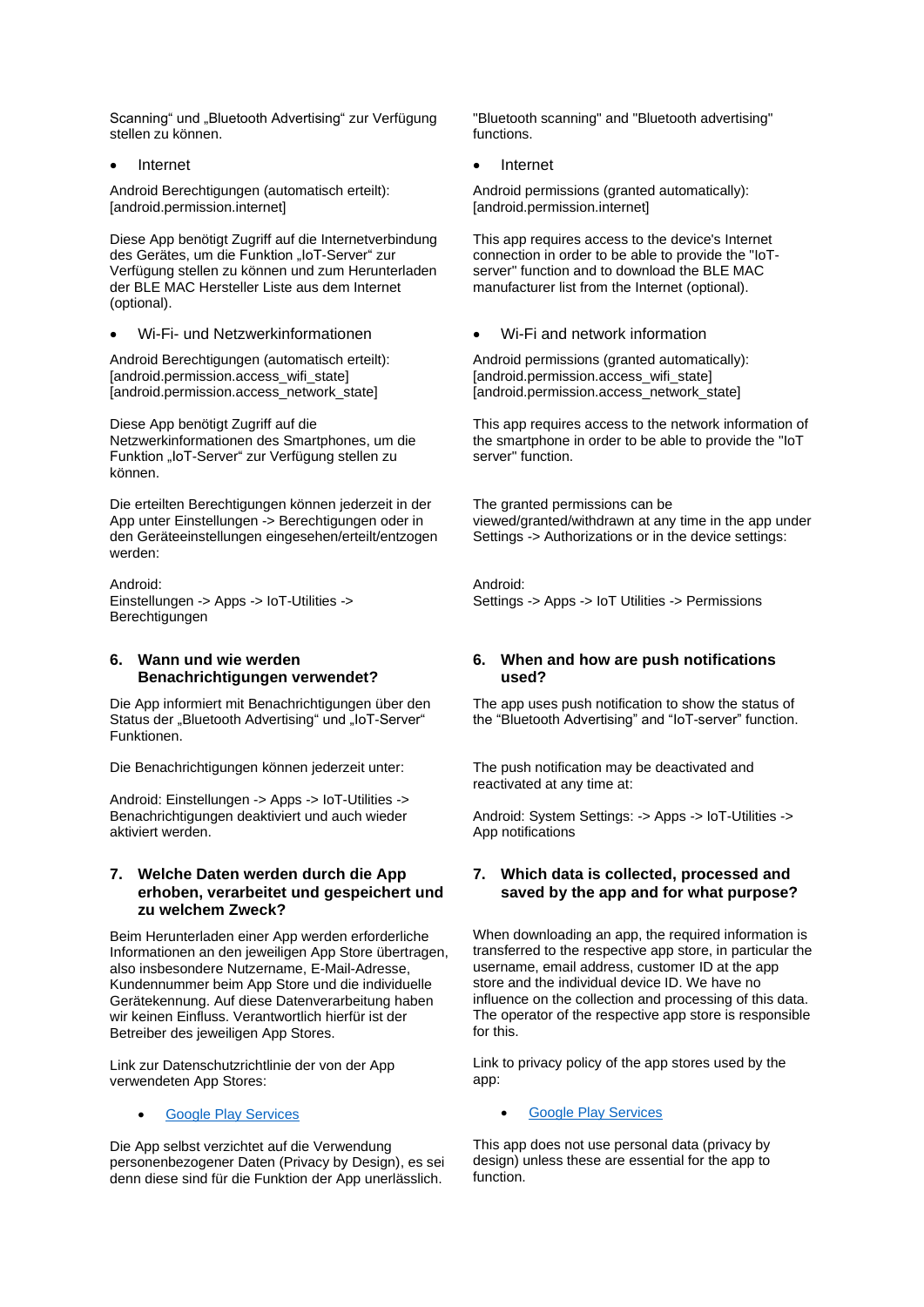Die App speichert keinerlei Daten permanent, weder personenbezogen noch nicht-personenbezogen.

Folgende Daten werden durch die App erfasst und verarbeitet:

## • Personenbezogene Daten (Benutzer)

#### *IP-Adresse*

Für die Bereitstellung der "IoT-Server" Funktion fragt die App die aktuelle IP-Adresse des Smartphones ab und verwendet diese als Server IP-Adresse. Die IP-Adresse wird außerdem dynamisch in Konfigurationsvorlagen eingefügt, wenn diese durch den Benutzer in der App abgerufen und angezeigt werden. Diese Konfigurationsvorlagen sind eine Hilfestellung für die Konfiguration der Aruba Wi-Fi Komponenten, um Daten über die Aruba IoT Schnittstelle an die "IoT-Server" Funktion der App zu senden.

Zusätzlich wird die IP-Adresse in den Log Daten der App zur Fehlersuche und -analyse verwendet. Die IP-Adresse wird nur so lange verwendet, wie die App genutzt wird und nicht permanent gespeichert. Die Log Daten werden gelöscht, sobald die App geschlossen wird.

Wird die IP-Adresse durch den Benutzer aus der App kopiert und weiterverwendet, z.B. bei der Verwendung der Konfigurationsvorlagen, so liegt dieses außerhalb des Verantwortungsbereiches dieser App und der Benutzer hat für den Schutz der Daten selbst Sorge zu tragen.

#### • Personenbezogene Daten (Dritter)

#### *IP-Adresse*

Die "IoT-Server" Funktion der App stellt für den Verbindungsaufbau von Aruba Controllern und Aruba Instant Access Points über das Aruba IoT Interface Protokoll, sowie für ein eigenes Web-Dashboard einen Web-Server zur Verfügung. Beim Verbindungsaufbau zum Web-Server der App werden die Verbindungsinformationen inkl. der IP-Adresse des Clients erfasst. Die IP-Adresse wird nur so lange erfasst, wie die App genutzt wird und nicht permanent gespeichert. Die Log Daten des Web-Servers werden gelöscht, sobald die App geschlossen wird.

#### *BLE MAC Adressen*

Die "Bluetooth Scanner" Funktion der App erfasst und zeigt alle Bluetooth Low Energy (BLE) Geräte in der Umgebung des Smartphones an, inkl. der BLE MAC Adresse der jeweiligen Geräte. Die erfassten Daten werden nur in der App auf dem lokalen Gerät angezeigt, solange dieses verwendet wird. Mit dem Schliessen den der App werden alle empfangenen Daten gelöscht. Es werden keinerlei Daten gespeichert.

#### *Aruba IoT Telemetrie Daten*

Die "IoT-Server" Funktion der App ermöglicht es Daten von Aruba Geräten Dritter über die Aruba IoT Schnittstelle zu empfangen und darzustellen, wobei es sich hierbei auch um personenbezogene Daten handeln kann, insbesondere um:

- *MAC Adressen von Bluetooth Geräten*
- *MAC Adressen von WLAN Geräten*

The app does not store any data permanently, neither personal nor non-personal.

The following data is recorded and processed by the app:

• Personal data (user)

#### *IP address*

To provide the "IoT server" function, the app queries the current IP address of the smartphone and uses it as the server IP address. The IP address is also dynamically inserted into configuration templates when these are retrieved and displayed by the user in the app. These configuration templates help to configure the Aruba Wi-Fi components to send data via the Aruba IoT interface to the "IoT server" function of the app.

In addition, the IP address in the app's log data is used for troubleshooting and error correction. The IP address is only used for as long as the app is being used and is not stored permanently. The log data is deleted as soon as the app is closed. If the user copies the IP address from the app and continues to use it, e.g. when using the configuration templates, this is outside of responsibility of this app and the user is responsible for protecting the data accordingly.

#### • Personal data (third party)

#### *IP address*

The "IoT server" function of the app provides a web server for establishing a connection between Aruba Controllers and Aruba Instant Access Points via the Aruba IoT interface protocol, as well as for a webbased dashboard. When establishing a connection to the app's web server, the connection information including the client's IP address is recorded. The IP address is only recorded for as long as the app is used and is not stored permanently. The log data of the web server is deleted as soon as the app is closed.

#### *BLE MAC addresses*

The "Bluetooth Scanner" function of the app detects and displays all Bluetooth Low Energy (BLE) devices in range of the smartphone including the BLE MAC address of the respective devices. The recorded data is only displayed in the app on the local device if in use. Closing the app deletes all received data. No data is saved.

#### *Aruba IoT telemetry data*

The "IoT server" function of the app provides the capability to receive and display data from third-party Aruba devices via the Aruba IoT interface. The received data can include personal data, in particular:

- MAC addresses of Bluetooth devices
- MAC addresses of Wi-Fi devices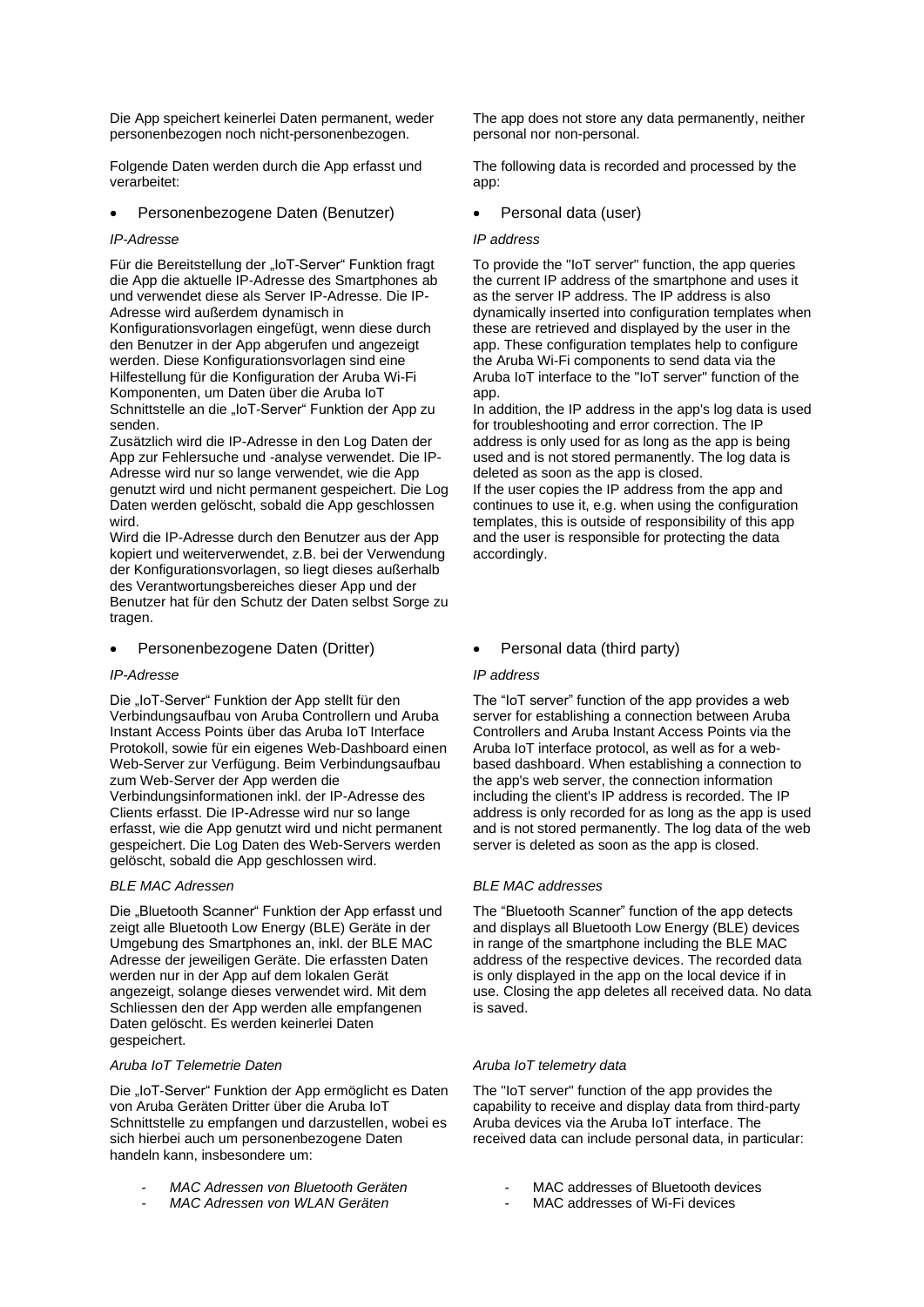#### - *MAC Adressen von ZigBee Geräten*

Verantwortlicher (Controller) für die Datenverarbeitung der durch die Aruba IoT Schnittstelle an die App übertragenen Daten ist der Besitzer des Drittsystems. Der Nutzer der App verarbeitet die Daten gemäß Art. 28 DSGVO als Auftragsverarbeiter (Processor).

Die Sicherheit der über die Aruba IoT Schnittstelle übertragenen Daten wird durch eine (TLS / SSL) verschlüsselte Verbindung zwischen der App und den Drittsystemen sichergestellt.

Die durch die "IoT-Server" Funktion der App empfangenen Daten werden nur in der App auf dem lokalen Gerät angezeigt, solange diese verwendet wird. Mit dem Schliessen der App werden alle empfangenen Daten gelöscht. Es werden keinerlei Daten gespeichert.

• Nicht-personenbezogene Daten

Durch die App erzeugte Log Daten werden zur Fehlersuche und -analyse verwendet und nur auf dem lokalen Gerät angezeigt, so lange die App verwendet wird. Mit dem Beenden der App werden alle Log Daten gelöscht. Es werden keinerlei Daten permanent gespeichert.

#### **8. Welche Daten werden auf dem Endgerät gespeichert?**

Die App speichert folgende Daten auf dem Endgerät zur Erfüllung Ihrer Funktion:

- Liste der Bluetooth Hersteller ID's
- Konfigurationsvorlagen
- Exportiert Zertifikate
- **Exportiert Log Dateien**
- Temporäre Dateien
- Bluetooth Advertiser Datenbank

#### **9. Wie lange werden die Daten gespeichert?**

Alle personenbezogenen Daten, welche diese App zur Laufzeit verwendet, werden gelöscht, sobald die App vom Nutzer geschlossen wird. Es werden keine personenbezogenen Daten permanent gespeichert.

Daten, die im Speicher des Smartphones abgelegt werden, z.B. Konfigurationsdateien werden gespeichert, bis die App deinstalliert wird oder die Dateien manuell gelöscht werden.

#### **10. Wie können Daten des Nutzers in der App gelöscht werden?**

Die Daten werden mit der Deinstallation der App gelöscht oder können jederzeit manuell gelöscht werden unter:

Android: Einstellungen -> Apps -> IoT-Utilities -> Speicher -> Daten löschen.

MAC addresses of ZigBee devices

The controller of the data processing of the data transmitted to the app through the Aruba IoT interface is the owner of the third-party system. The user of the app processes the data in accordance with Art. 28 GDPR as a processor.

The security of the data transmitted via the Aruba IoT interface is ensured by a (TLS / SSL) encrypted connection between the app and the third-party systems.

The data received by the "IoT server" function of the app is only displayed in the app on the local device as long as it is used. When the app is closed, all received data is deleted. No data is saved.

#### • Non-personal information

Log data generated by the app is used for troubleshooting and error correstion and is only displayed on the local device as long as the app is used. All log data is deleted when the app is closed. No data is stored permanently.

### **8. What data is stored on the device?**

The app stores the following data on the device to fulfill its function:

- List of Bluetooth manufacturer IDs
- Configuration templates
- Exports certificates
- Exports log files
- Temporary data
- Bluetooth advertisers Database

## **9. How long will the data be stored?**

All personal data that this app uses during runtime is deleted as soon as the app is closed by the user. No personal data is stored permanently.

Data that is stored in the file storage of the smartphone, e.g. configuration files are saved until the app will uninstalled or the files are manually deleted.

## **10. How can user data be deleted in the app?**

The data is deleted when the app is uninstalled or can be deleted manually at any time under:

Android: Settings -> Apps -> IoT Utilities -> Storage -> Delete data.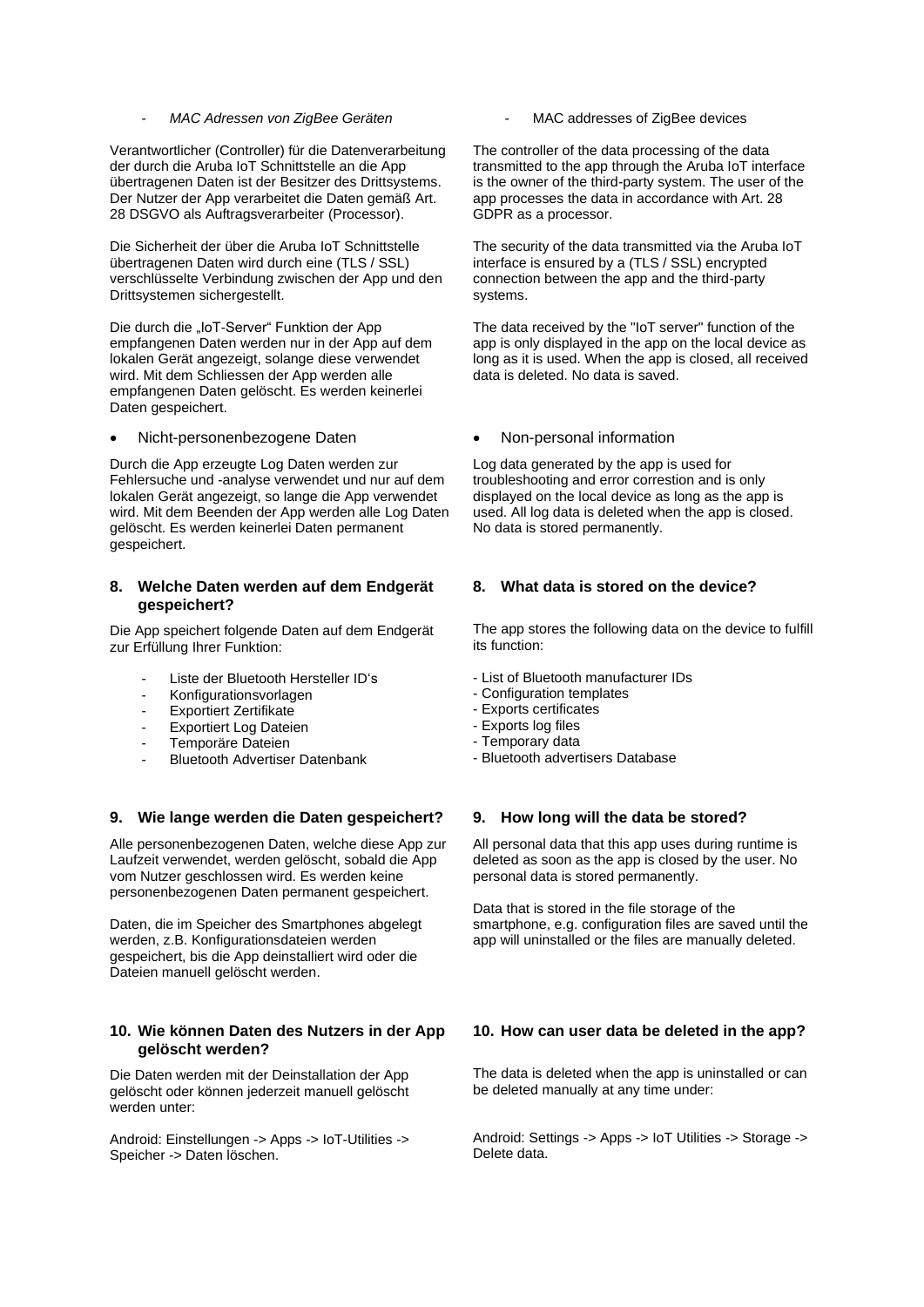#### **11. Werden Daten an Dritte weitergegeben?**

Die Datenverarbeitung der App erfolgt ausschließlich lokal auf dem installierten Gerät und nur so lange die App verwendet wird bzw. im Hintergrund läuft. Die App speichert oder überträgt keine personenbezogenen oder anderen Daten an HPE, den Entwickler oder Dritte. Diese App verwendet außerdem keine Analyse- oder Werbedienste von Google oder anderen Anbietern.

## **12. Wird das Nutzungsverhalten/die Daten der Nutzer durch Tracking-Tools ausgewertet?**

Weder das Nutzungsverhalten noch die Daten des Nutzers werden durch Tracking-Tools oder Ähnliches verarbeitet oder analysiert. Ihre personenbezogenen Daten werden nicht für automatisierte Einzelfallentscheidungen einschließlich Profiling im Sinne des Art. 22 Abs. 1 DSGVO und Art. 4 DSGVO verarbeitet.

## **13. Welche Rechte habe ich? (Rechte der betroffenen Person, DSGVO)**

Haben Sie in die Verarbeitung Ihrer personenbezogenen Daten eingewilligt, haben Sie das Recht, die Einwilligung jederzeit mit Wirkung für die Zukunft zu widerrufen. Die Rechtmäßigkeit der Verarbeitung Ihrer personenbezogenen Daten bis zu einem Widerruf wird durch den Widerruf nicht berührt.

Als von der Datenverarbeitung betroffene Person haben Sie nachdem anwendbaren Datenschutzrecht ggf. das Recht auf:

## • Recht auf Auskunft (Art. 15 DSGVO)

Sie haben das Recht Auskunft über die von Ihnen gespeicherten personenbezogenen Daten zu erhalten. Dies bedeutet, dass Sie das Recht haben, eine Bestätigung verlangen zu können, ob Sie betreffende personenbezogene Daten verarbeitet werden oder nicht, und wenn dies der Fall ist, ein Recht auf Auskunft über diese personenbezogenen Daten. Das Recht auf Auskunft umfasst, unter anderem, die Verarbeitungszwecke, die Kategorien personenbezogener Daten, die verarbeitet werden und die Empfänger oder Kategorien von Empfängern, gegenüber denen die personenbezogenen Daten offengelegt wurden oder werden. Dieses Recht besteht allerdings nicht uneingeschränkt, denn die Rechte anderer Personen können Ihr Recht auf Auskunft beschränken. Sie haben gegebenenfalls das Recht, eine Kopie der personenbezogenen Daten, die verarbeitet werden, zu erhalten.

#### **11. Will data be passed on to third parties?**

The app's data processing takes place exclusively locally on the installed device and only as long as the app is used or runs in the background. The app does not store or transmit any personal or other data to HPE, the developer or third parties. Furthermore, this app does not use any analysis or advertising services from Google or other providers.

## **12. Is the usage behavior/user data evaluated by tracking tools?**

Neither the usage behavior nor the data of the user are processed or analyzed by tracking tools or the like. Your personal data will not be processed for automated individual decisions including profiling within the meaning of Art. 22 Para. 1 GDPR and Art. 4 GDPR.

## **13. What rights do I have? (Rights of the data subject, GDRP)**

If you have declared your consent for any personal data processing activities, you can withdraw this consent at any time with future effect. Such a withdrawal will not affect the lawfulness of the processing prior to the consent withdrawal.

Pursuant to applicable data protection law as a data subject affected by data processing, you may have the following rights:

#### • Right to access (Art. 15 GDPR)

You have the right to access regarding the personal data being stored. This means that you have the right to obtain a confirmation as to whether or not personal data concerning you is processed, and, where that is the case, to request access to the personal data. The right of access includes – inter alia – the purposes of the processing, the categories of personal data concerned, and the recipients or categories of recipients to whom the personal data have been or will be disclosed. However, this is not an absolute right and the interests of other individuals may restrict your right of access. You may have the right to obtain a copy of the personal data undergoing processing.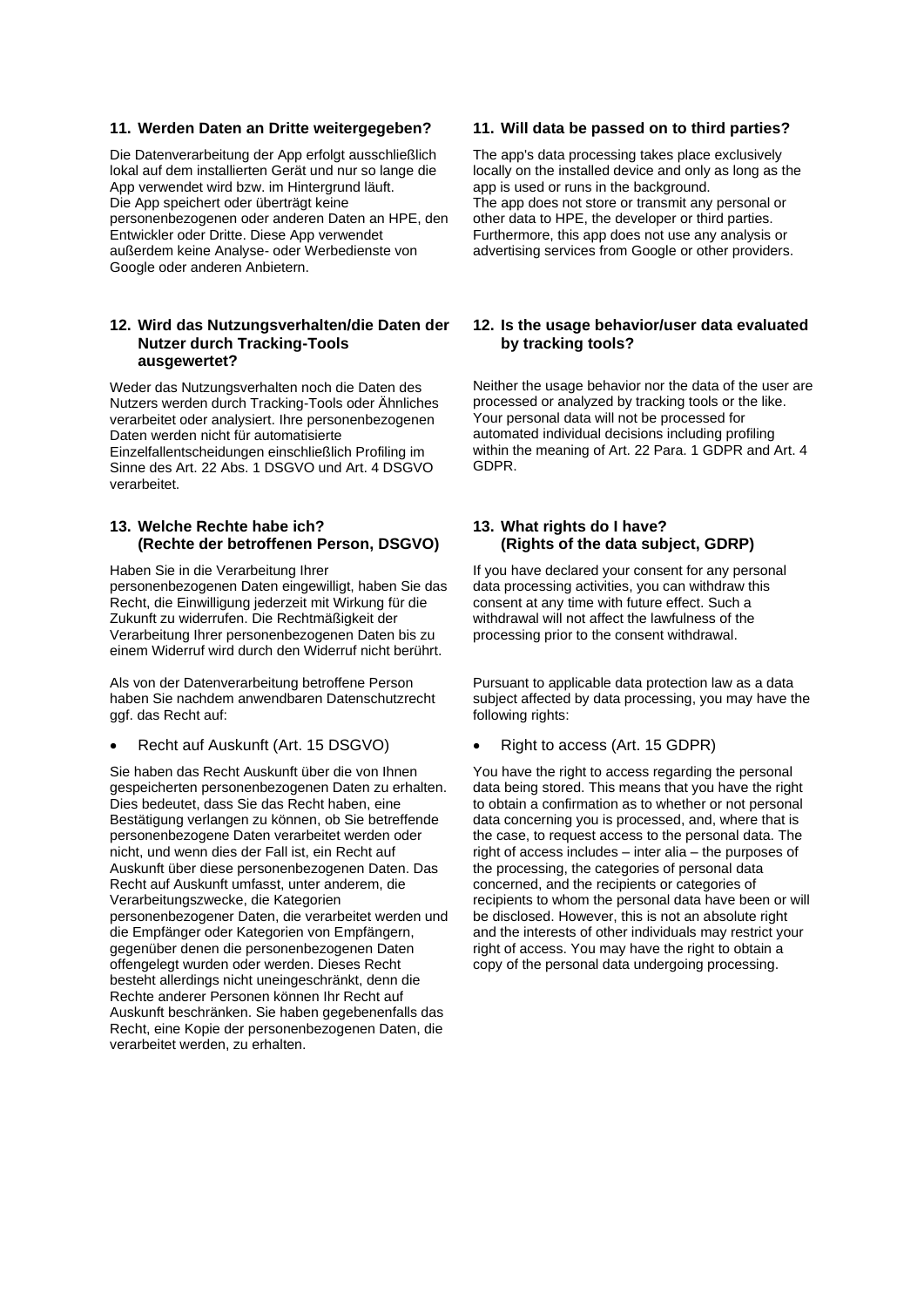• Recht auf Berichtigung (Art. 16 DSGVO)

Sie haben das Recht, unrichtige Daten berichtigen zu lassen. Dies bedeutet, dass Sie von uns die Berichtigung unrichtiger, Sie betreffender personenbezogener Daten verlangen können. Unter Berücksichtigung der Zwecke der Verarbeitung haben Sie das Recht, die Vervollständigung unvollständiger personenbezogener Daten, auch mittels einer ergänzenden Erklärung, zu verlangen.

• Recht auf Löschung ("Recht auf Vergessenwerden") (Art. 17 DSGVO)

Unter bestimmten Voraussetzungen können Sie die Löschung Ihrer gespeicherten personenbezogenen Daten verlangen und es besteht die Verpflichtung zur Löschung der personenbezogenen Daten, soweit deren Verarbeitung nicht zur Ausübung des Rechts auf freie Meinungsäußerung und Information, zur Erfüllung einer rechtlichen Verpflichtung, aus Gründen des öffentlichen Interesses oder zur Geltendmachung, Ausübung oder Verteidigung von Rechtsansprüchen erforderlich ist.

• Recht auf Einschränkung der Verarbeitung (Art. 18 DSGVO)

Sie können die Einschränkung der Verarbeitung Ihrer personenbezogenen Daten verlangen, soweit die Richtigkeit der Daten von Ihnen bestritten wird, die Verarbeitung unrechtmäßig ist, Sie aber deren Löschung ablehnen. Außerdem steht Ihnen dieses Recht zu, wenn wir die Daten nicht mehr benötigen, Sie diese jedoch zur Geltendmachung, Ausübung oder Verteidigung von Rechtsansprüchen benötigen. Darüber hinaus haben Sie dieses Recht, wenn Sie Widerspruch gegen die Verarbeitung Ihrer personenbezogenen Daten eingelegt haben.

• Recht auf Datenübertragbarkeit gemäß Art. 20 DSGVO

Sie können verlangen, dass Ihre personenbezogenen Daten, die Sie uns bereitgestellt haben, in einem strukturierten, gängigen und maschinenlesebaren Format übermitteln. Alternativ können Sie die direkte Übermittlung der von Ihnen uns bereitgestellten personenbezogenen Daten an einen anderen Verantwortlichen verlangen, soweit dies möglich ist.

• Recht auf Wiederspruch (Art. 21 DSGVO)

Von Ihnen erteilte Einwilligungen können Sie jederzeit uns gegenüber widerrufen. Die Datenverarbeitung, die auf der widerrufenen Einwilligung beruht, darf dann für die Zukunft nicht mehr fortgeführt werden.

• Beschwerderecht bei einer Aufsichtsbehörde (Art. 77 Abs. 1 DSGVO)

Sie können sich bei der für uns zuständigen Aufsichtsbehörde beschweren, z.B. wenn Sie der Ansicht sind, dass wir Ihre personenbezogenen Daten in unrechtmäßiger Weise verarbeiten.

• Right to rectification (Art. 16 GDPR)

You may have the right to have incorrect personal data rectified. This means that you have the right to obtain from us the rectification of inaccurate personal data concerning you. Depending on the purposes of the processing, you may have the right to have incomplete personal data completed, including by means of providing a supplementary statement.

• Right to erasure ('right to be forgotten') (Art. 17 GDPR)

Under certain circumstances you can request the deletion of your stored personal data and there is an obligation to delete the personal data, insofar as their processing is not necessary to exercise the right to freedom of expression and information, to fulfill a legal obligation, for reasons of public interest or to assert, exercise or defend legal claims.

• Right to restriction of processing (Art. 18 GDPR)

You can request the restriction of the processing of your personal data if you dispute the accuracy of the data, the processing is unlawful, but you refuse to delete it. You also have this right if we no longer need the data, but you need them to assert, exercise or defend legal claims. You also have this right if you have objected to the processing of your personal data.

• Right to data portability in accordance with Art. 20 GDPR

You can request that we transmit the personal data you have provided to us in a structured, common and machine-readable format. Alternatively, you can request the direct transmission of the personal data you have provided to another person responsible, as far as this is possible.

• Right to object (Art. 21 GDPR)

You can revoke your consent to us at any time. The data processing based on the revoked consent may then no longer be continued in the future.

• Right of appeal to a supervisory authority (Art. 77 Para. 1 GDPR)

You can complain to the supervisory authority responsible for us, e.g. if you believe that we are processing your personal data in an unlawful manner.